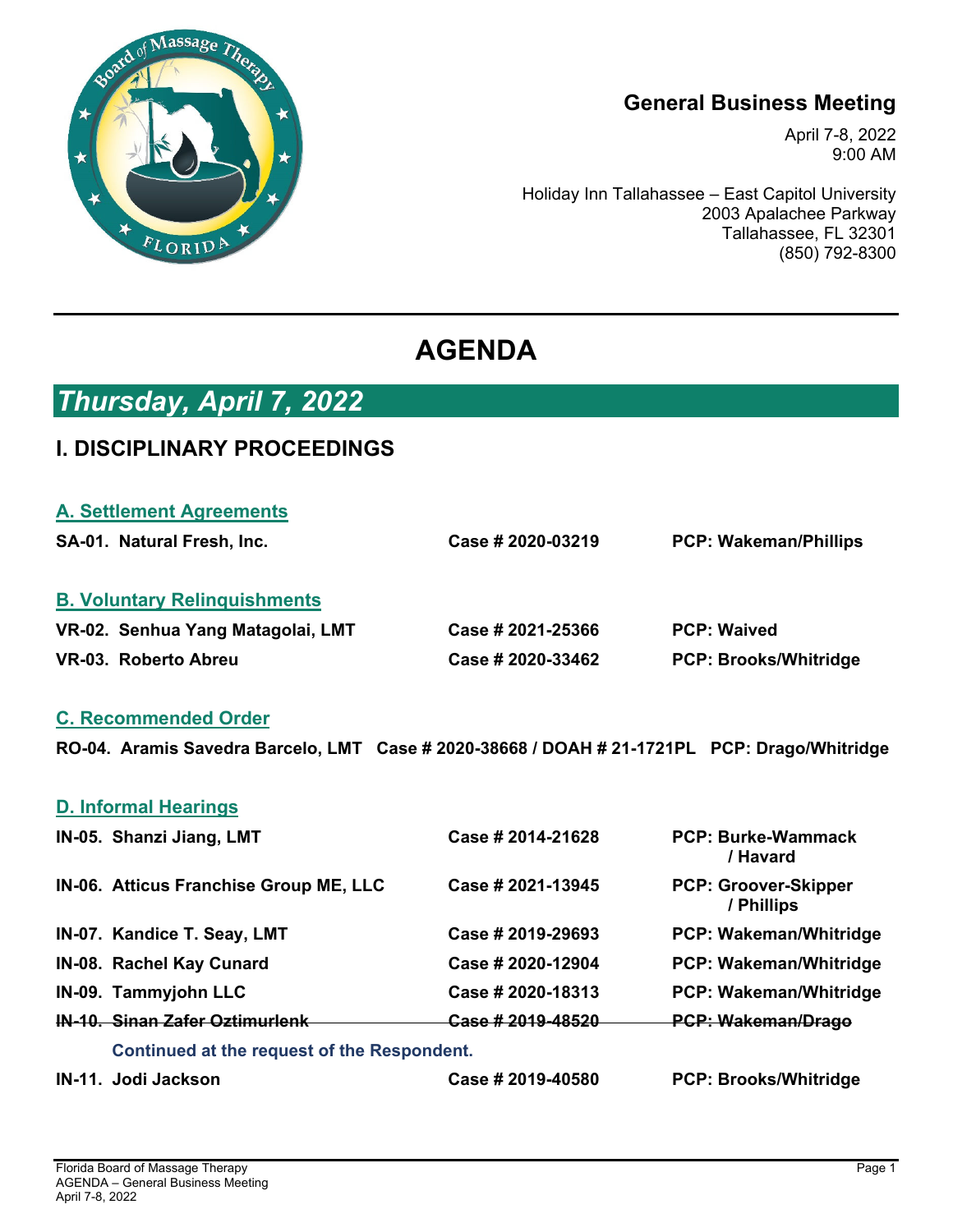#### **E. Determination of Waivers**

| DW-12. Cindy L. Harding, LMT                                                              | Case # 2019-18320 | <b>PCP: Phillips/Whitridge</b>            |
|-------------------------------------------------------------------------------------------|-------------------|-------------------------------------------|
| DW-13. University Health Massage, LLC                                                     | Case # 2019-31188 | <b>PCP: Groover-Skipper</b><br>/ Phillips |
| DW-14. ZCL Miami, LLC                                                                     | Case # 2021-22013 | <b>PCP: Drago/Whitridge</b>               |
| DW-15. Jorge A. Pardo, LMT                                                                | Case # 2021-24137 | PCP: Wakeman/Drago                        |
| DW-16. Essential Elements Spa, LLC                                                        | Case # 2021-32449 | <b>PCP: Wakeman/Drago</b>                 |
| DW-17. Gui Fen Sui, LMT                                                                   | Case # 2021-02965 | <b>PCP: Brooks/Wakeman</b>                |
| DW-18. Travis J. France, LMT                                                              | Case #2019-39050  | <b>PCP: Brooks/Whitridge</b>              |
| Continued at the request of the Respondent.                                               |                   |                                           |
| DW-19. Meilin Sun, LMT                                                                    | Case # 2020-04012 | <b>PCP: Brooks/Whitridge</b>              |
| DW-20. Myra Barrera; DBA Sarasota Healing Massage Case # 2020-18659 PCP: Brooks/Whitridge |                   |                                           |

### **II. REPORTS**

- **A. Prosecutor's Report**
- **B. Review and Approval of Minutes** 
	- **January 27-28, 2022 General Business Meeting**
	- **March 9, 2022 Teleconference Meeting**
- **C. Board Counsel's Report Diane Guillemette, Esq.** 
	- **February 2022 Rules Report March 2022 Rules Report**
	- **April 2022 Rules Report**
- **D. Board Chair Report Christopher Brooks, LMT**
- **E. Budget Liaison Report Christopher Brooks, LMT**
- **F. Vice-Chair Report Jennifer Wakeman, LMT**
- **G. Education Liaison Report Gerald Padgett, LMT**
- **H. Public Relations Liaison Report/FSMTB Delegate Victoria Drago, LMT**
- **I. Legislation and Rules Liaison Report Robin Miller**
- **J. Unlicensed Activity/Human Trafficking Awareness Liaison Report Dotti Groover-Skipper**
- **K. Executive Director's Report Kimberly Marshall** *for* **Allen Hall,** *Interim*
	- **Ratification of Licensure (01/11/2022 03/20/2022)**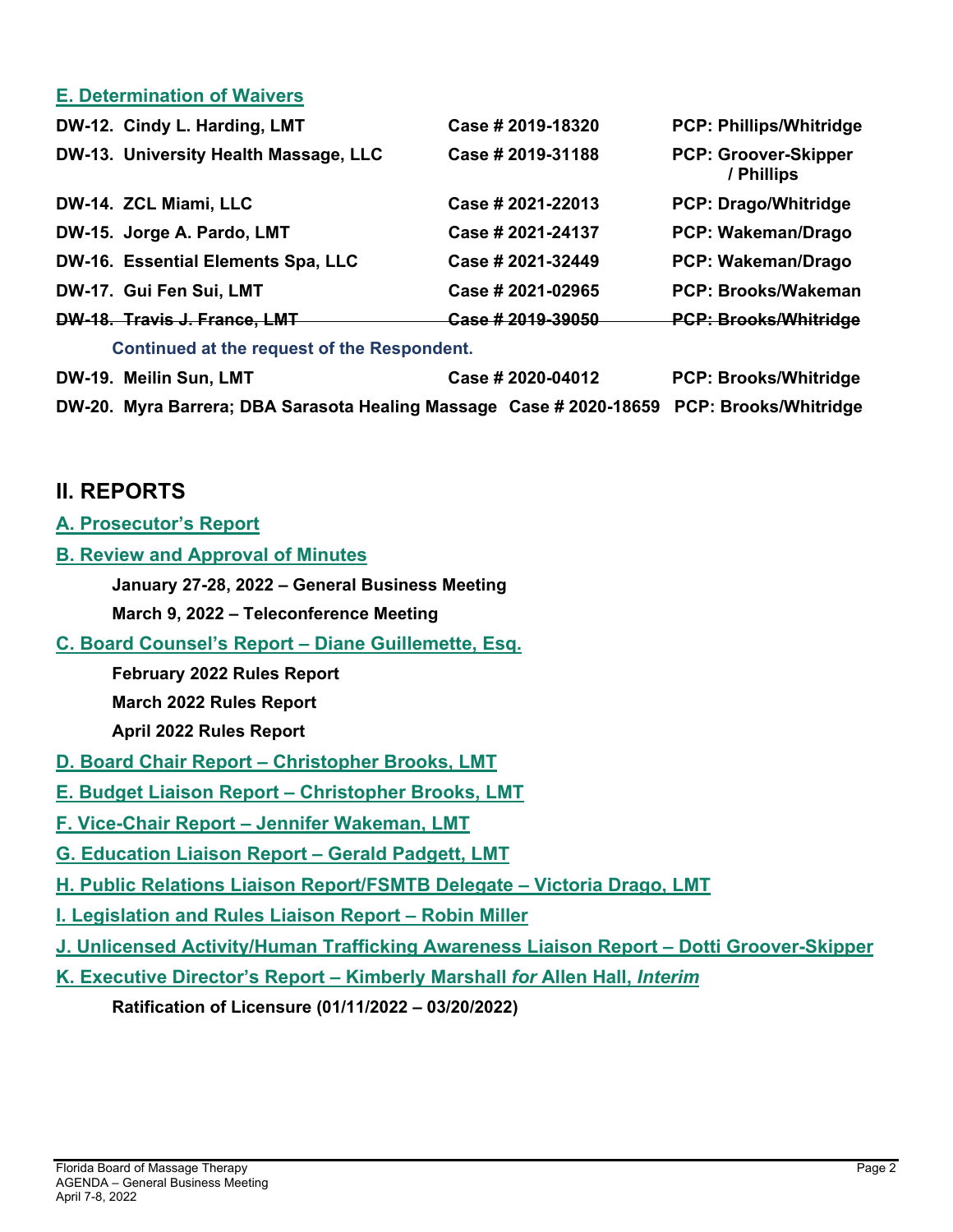# *Friday, April 8, 2022*

## **III. ADMINISTRATIVE PROCEEDINGS**

### **A. Applicants with Foreign Education**

| AD-21. Castellucio, Andrew        | File # 107328 |
|-----------------------------------|---------------|
| AD-22. Shion Patrece Smith        | File # 107258 |
| AD-A1. Shawna Bandealy            | File # 107236 |
| AD-A2. Judith Antoinette McKenzie | File # 107245 |

### **B. Applicants with History**

| AD-23. Lis Ivette Fraile Dorta    | File # 107130 |
|-----------------------------------|---------------|
| <b>AD-24. Charmaine Kearse</b>    | File # 107266 |
| AD-25. Eunsun Lee                 | File # 105601 |
| AD-26. Leis Catherine Leis        | File # 106751 |
| <b>AD-27. Stacey Louise Reile</b> | File # 106927 |
| AD-28. Minxia Sun                 | File # 102270 |
| <b>AD-A3. Evette Claudio</b>      | File # 106819 |
| AD-A4. Fenglian Ke                | File # 107241 |
| <b>AD-A5. Mikal Albert Temkin</b> | File # 107139 |

#### **C. Applicants with Education Discrepancy**

| AD-29. Yuanhong Antebi | File # 107190 |
|------------------------|---------------|
| AD-30. Li Wang         | File # 106231 |

#### **D. Board Approved Massage Therapy Schools**

| AD-31. World of Beauty Academy               | <b>BOMT Registration #21318 / CIE Lic #4992</b> |
|----------------------------------------------|-------------------------------------------------|
| <b>E. Petition for Declaratory Statement</b> |                                                 |
| AD-32. Sharon L. Phillips, LMT               | <b>MA27578</b>                                  |
| <b>F. Required Appearance</b>                |                                                 |

**AD-A6. Cynthia Sanchez Guzman File # 106074**